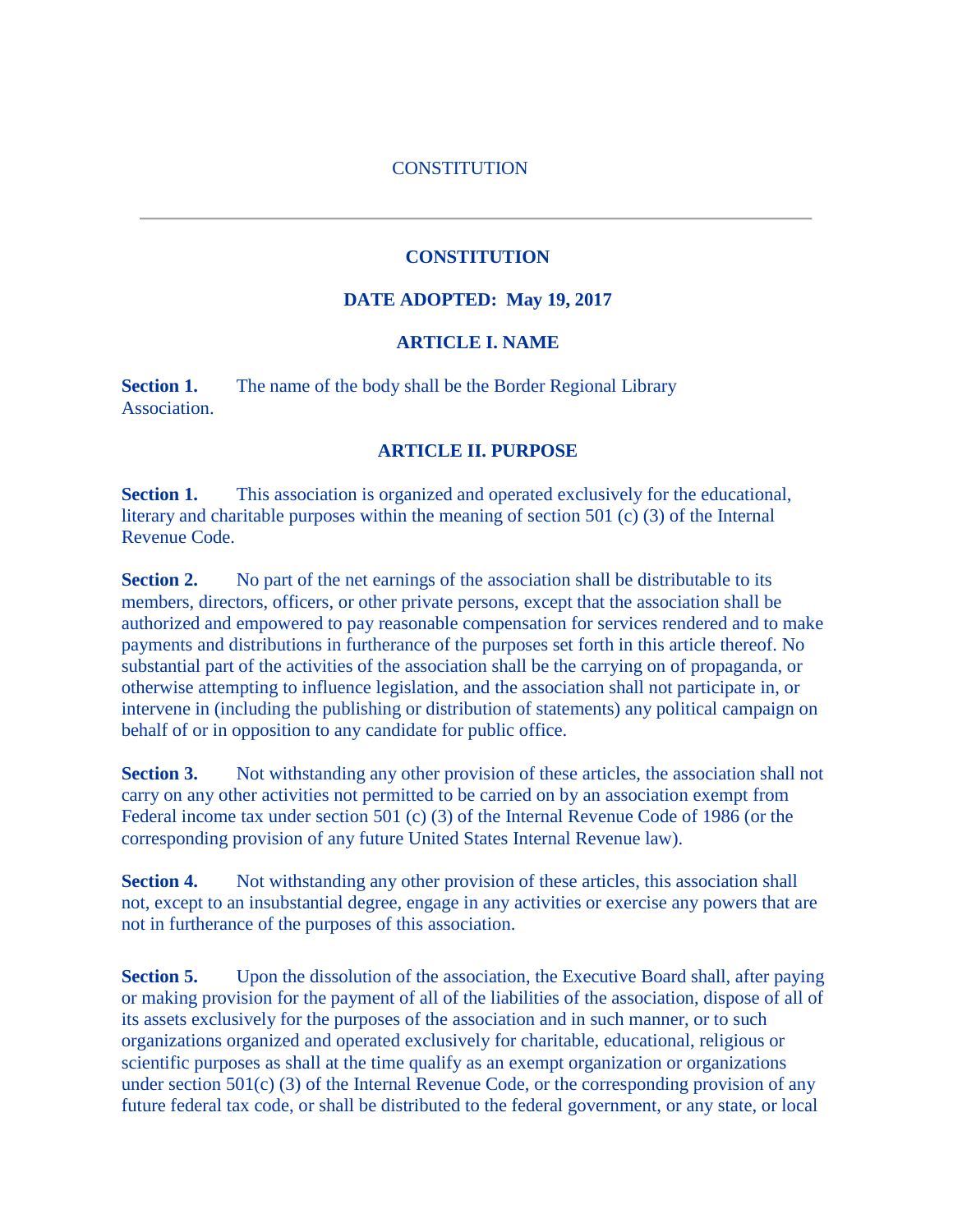government, for a public purpose. Any such assets not disposed of shall be disposed of by the superior court of the county in which the principal office of the association is then located, exclusively for such purpose or to such organization or organizations, as said court shall determine, which are organized and operated for such purposes.

### **ARTICLE III. MEMBERSHIP**

**Section 1.** Any person, library, or organization interested in library service and librarianship, may become a member upon payment of the dues provided for in the Bylaws.

#### **ARTICLE IV. OFFICERS**

**Section 1.** Holding office. All members other than institutional members shall have the right to hold office. The officers of the Association**,** also known as the Executive Board, shall be a President, Past President, a President-elect, a Recording Secretary, a Corresponding Secretary, a Treasurer, an Archivist, and a Membership Coordinator.

**Section 2.** Duties of officers.

- 1. The President coordinates the BRLA meetings and activities for approval by the BRLA Executive Board. The President presides over and acts as parliamentarian at all regular meetings, may sign BRLA checks, designates Standing Committee chairpersons, and appoints ad hoc committees as needed.
- 2. The Past President advises the current President and serves as the Chair of the Nominating Committee. This provides continuity in the organization.
- 3. The President-elect assumes all duties of the President in the absence of the President, and oversees all continuing education events in cooperation with the Chair of Continuing Education.
- 4. The Recording Secretary attends all board meetings and records the minutes. The minutes are distributed to the General Board. The Recording Secretary will retain the minutes for the appointed year and will provide a copy to the BRLA Archivist for permanent storage.
- 5. The Corresponding Secretary conducts the general correspondence of the organization, as directed by the Executive Board, that is, correspondence that is not a function proper to other offices or to committees. The Corresponding Secretary also checks the BRLA post office box**,** distributes mail**,** and is responsible for renewing the post office box rental.
- 6. The Treasurer is responsible for the accomplishment of financial transactions directed by the Executive Board, accountability of funds, maintenance of records, and preparation of reports.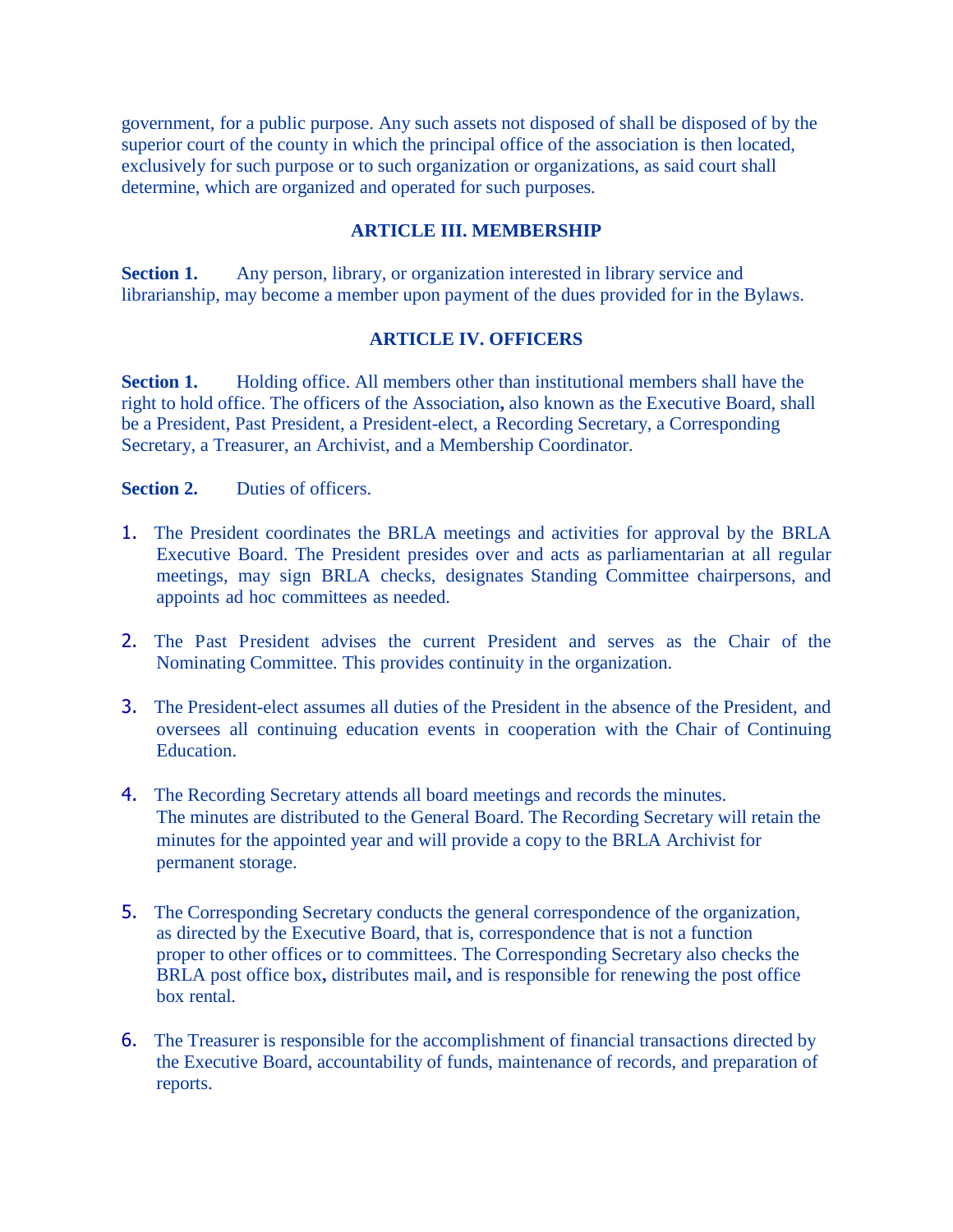- 7. The Archivist collects, organizes and places in permanent storage the past records of the organization and reports on the status of these activities at the beginning of each term.
- 8. The Membership Coordinator serves as the Chair of the Membership Committee and maintains accurate records of the current membership, mails renewal notices to all members, and compiles the official membership list monthly and the biannual membership directory.

**Section 3.** Terms of office. All officers shall serve for one year except for the Treasurer and the Membership Coordinator who serve for two years. The President-elect serves oneyear as President-elect, and then assumes the office of President the following year. The President serves one-year as President, and then assumes the office of Past President the following year.

**Section 4.** Means of election. The means of election of officers shall be specified in the Bylaws.

# **ARTICLE V. EXECUTIVE BOARD**

**Section 1.** The Executive Board shall consist of the elected officers of the Association and the immediate Past President.

**Section 2.** A vacancy in the membership of the Executive Board shall be filled by Executive Board appointment, and the person so appointed shall serve until the following annual election.

**Section 3.** Fifty-one percent of the Executive Board will constitute a quorum.

### **ARTICLE VI. GENERAL BOARD**

**Section 1.** The General Board shall consist of the Executive Board and chairs of Standing Committees.

**Section 2.** A vacancy in the membership of the committee chairs shall be filled by presidential appointment, and the person so appointed shall serve until the following term.

### **ARTICLE VII. VOTING**

**Section 1.** The Executive Board shall have voting privileges.

# **ARTICLE VIII. MEETINGS**

**Section 1.** Meetings shall be held as provided for in the Bylaws.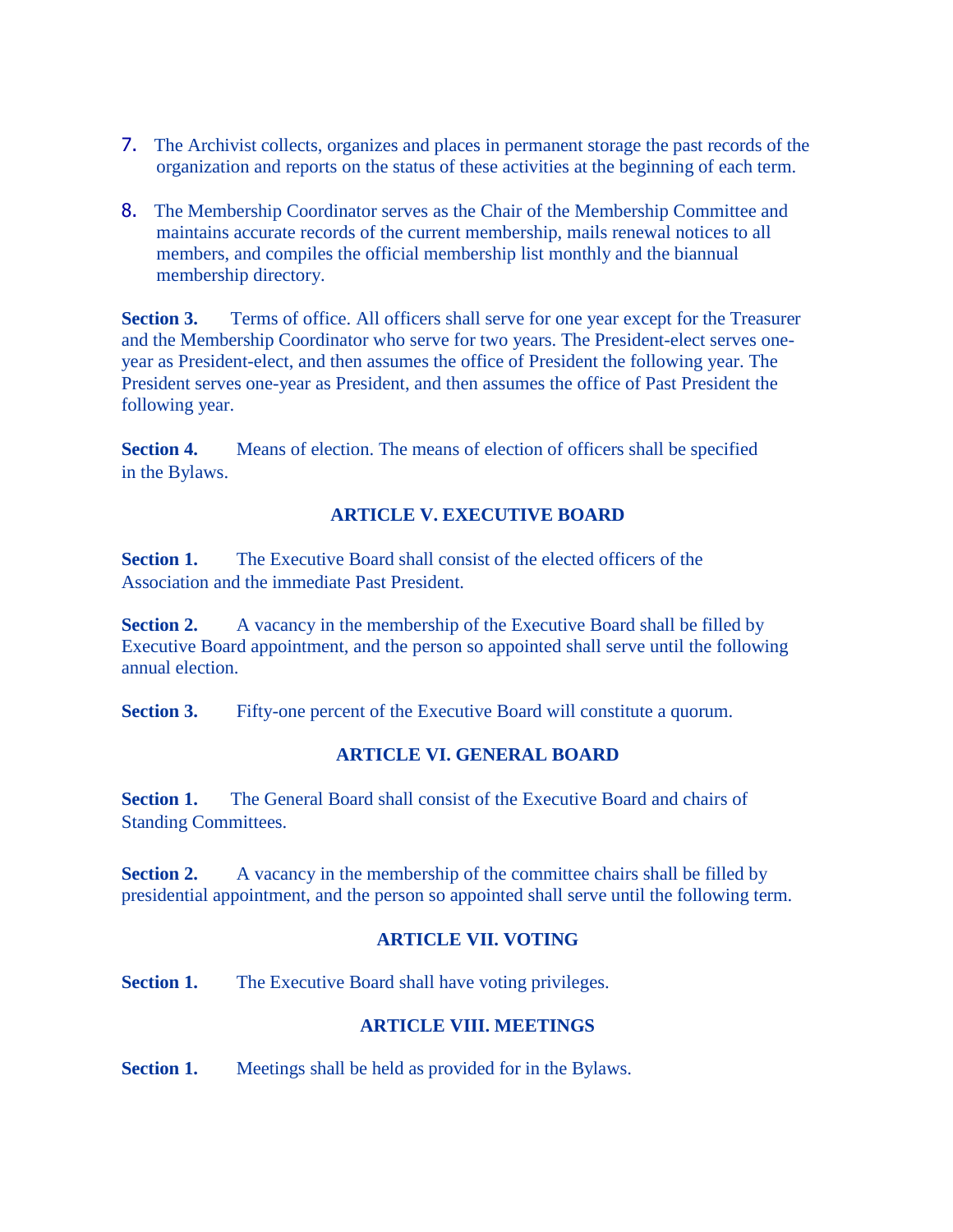# **ARTICLE IX. COMMITTEES**

**Section 1.** Committees shall be appointed as outlined in the Bylaws.

# **ARTICLE X. METHOD OF AMENDMENT: CONSTITUTION AND BYLAWS**

**Section 1.** A proposed amendment to the Constitution or Bylaws shall become effective when it is approved (a) by a majority vote of the members present and voting at an Executive Board meeting followed by (b) ratification by a majority vote of the members of the Association voting.

Revised 05/19/17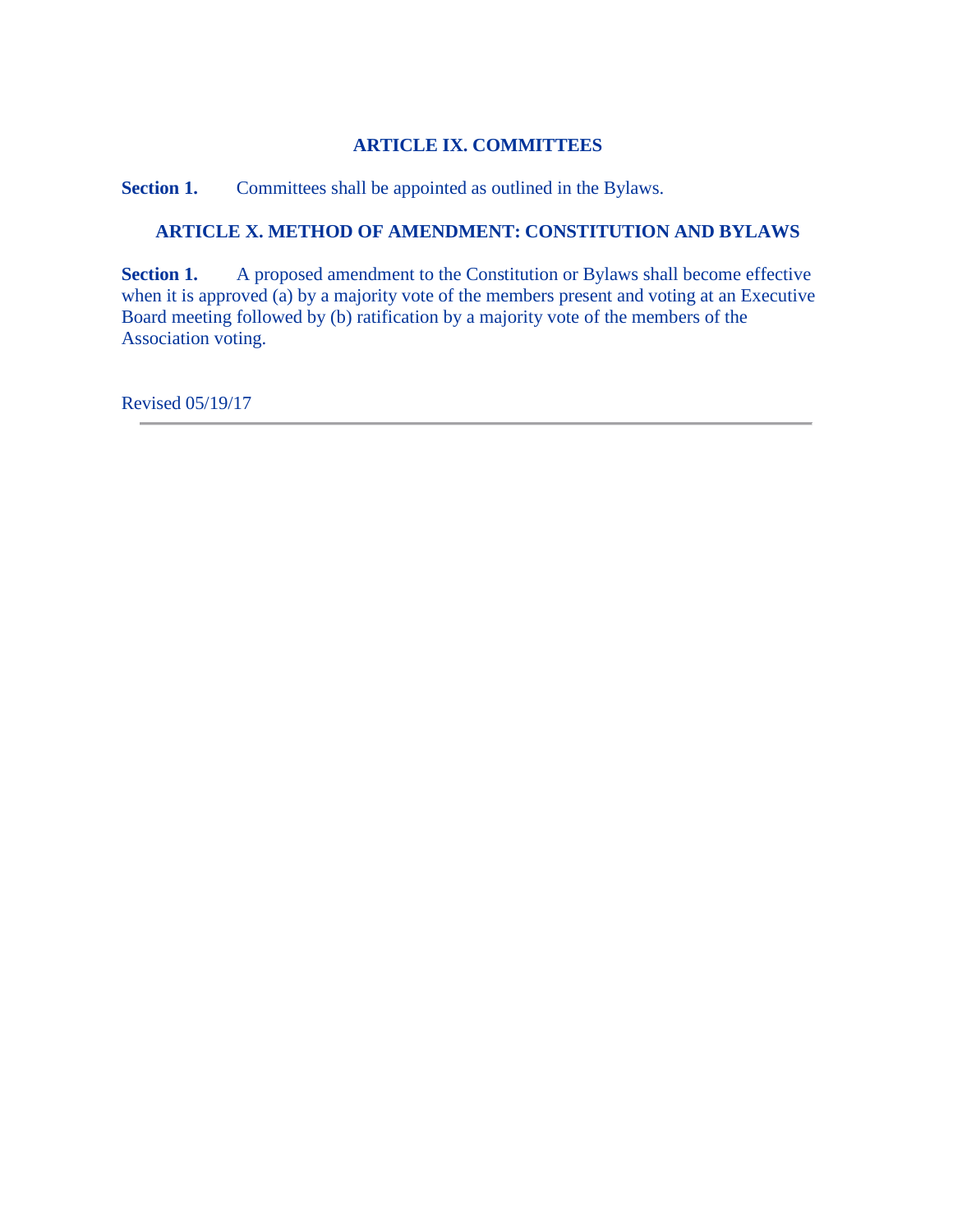### **BYLAWS**

### **DATE ADOPTED: June 8, 2019**

#### **ARTICLE I. MEMBERS**

**Section 1.** Membership of the Association shall consist of:

- 1. Regular Members. Includes individuals interested in promoting library service and librarianship.
- 2. Student Members. Includes high school and college students interested in library service and librarianship.
- 3. Institutional Members.

 An entity, organization or institution recognized as having the same goals or purposes as those of the Association. Includes one individual membership (non-transferable for the membership year) that is assigned at the Institutions discretion and provides the same benefits as the individual membership.

4. Life Members.

Includes persons nominated and approved by the Executive Board and elected for life whom the Board wishes to recognize for purposes of promoting awareness and good will.

- 5. Retired Members. Includes persons retired from library service and librarianship.
- 6. International Members.

 Includes persons interested in promoting library service and librarianship from a country other than the United States.

7. Support Staff.

Includes paraprofessionals or other designated staff who work in libraries.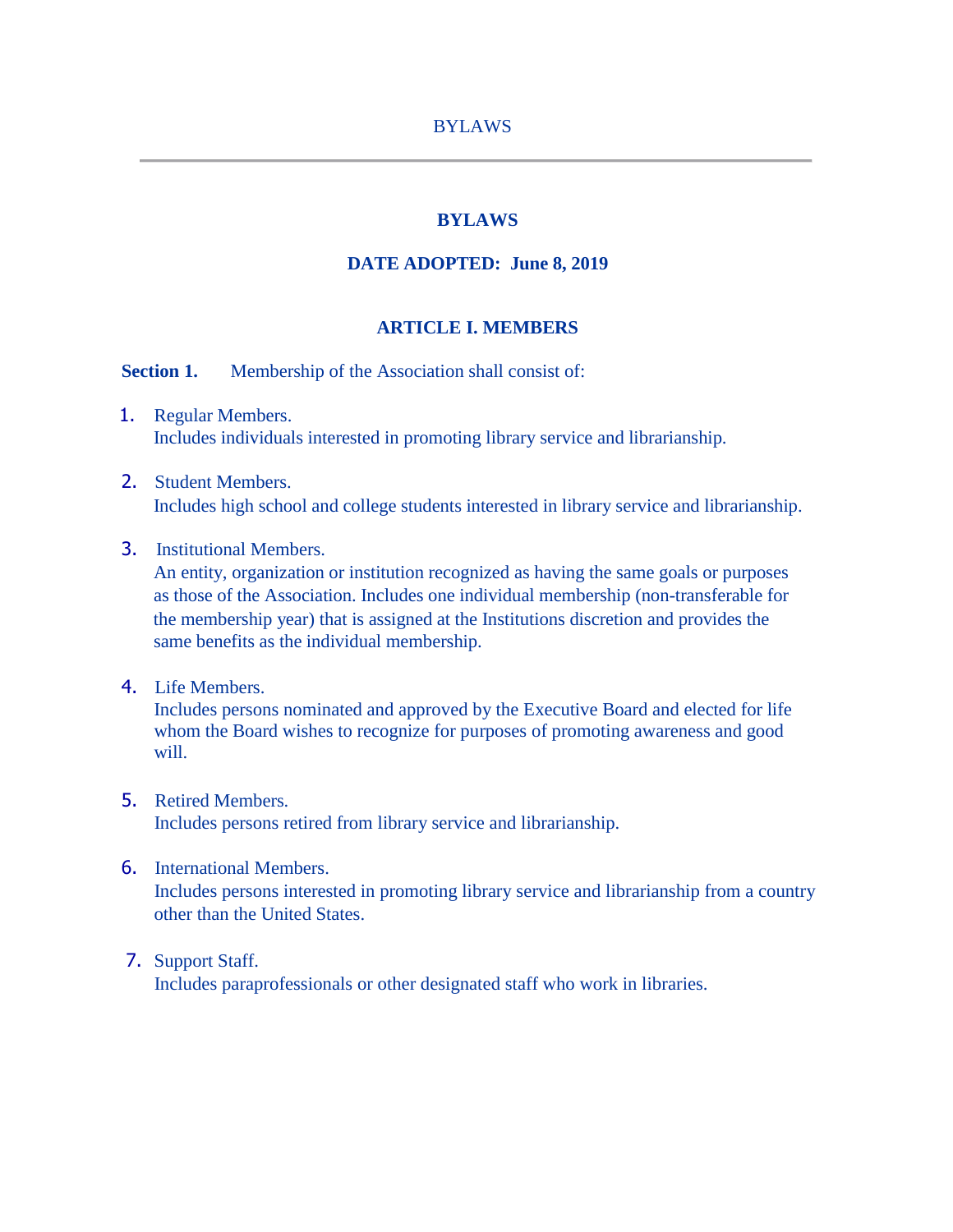### **ARTICLE II. DUES, RIGHTS AND PRIVILEGES**

**Section 1.** Regular members in good standing shall include only those who have paid dues for the current fiscal year. All Regular members shall have voting privileges. Dues for Regular members shall be \$20.00 per annum.

**Section 2.** Each student member shall have voting privileges. Dues for student members shall be \$5.00 per annum.

**Section 3.** Institutional Members may designate one individual membership (nontransferable for the membership year) that is assigned at the Institution's discretion. This individual member shall have voting privileges. Dues for Institutional members shall be \$30 per annum.

**Section 4.** Life Members shall have voting privileges. They are selected for life and pay no dues.

**Section 5.** Retired members shall have voting privileges. Dues for retired members shall be \$10.00 per annum.

**Section 6.** International members shall have voting privileges. Dues for international members shall be \$10.00 per annum.

**Section 7.** Support Staff members shall have voting privileges. Dues for support staff shall be \$10.00 per annum.

**Section 8.** Dues payment. Dues notices shall be mailed out annually, at the beginning of the fiscal year, with payment due on or before March 1 of the new fiscal year. Dues cover the timeframe of January through December.

**Section 9.** Fiscal Year. The fiscal year of the Association begins January 1<sup>st</sup> and ends December 31<sup>st</sup>. The fiscal year shall govern all business and activities of the Association except as otherwise provided for in the Constitution and Bylaws.

# **ARTICLE III. MEETINGS**

**Section 1.** Meetings shall be called as required by the Executive Board and shall be called by the President. Only business specified on the agenda will be considered at these meetings. Revisions to the agenda may occur upon approval by the board.

**Section 2.** Board meetings are open to all members. Agenda items must be forwarded to the president one week in advance.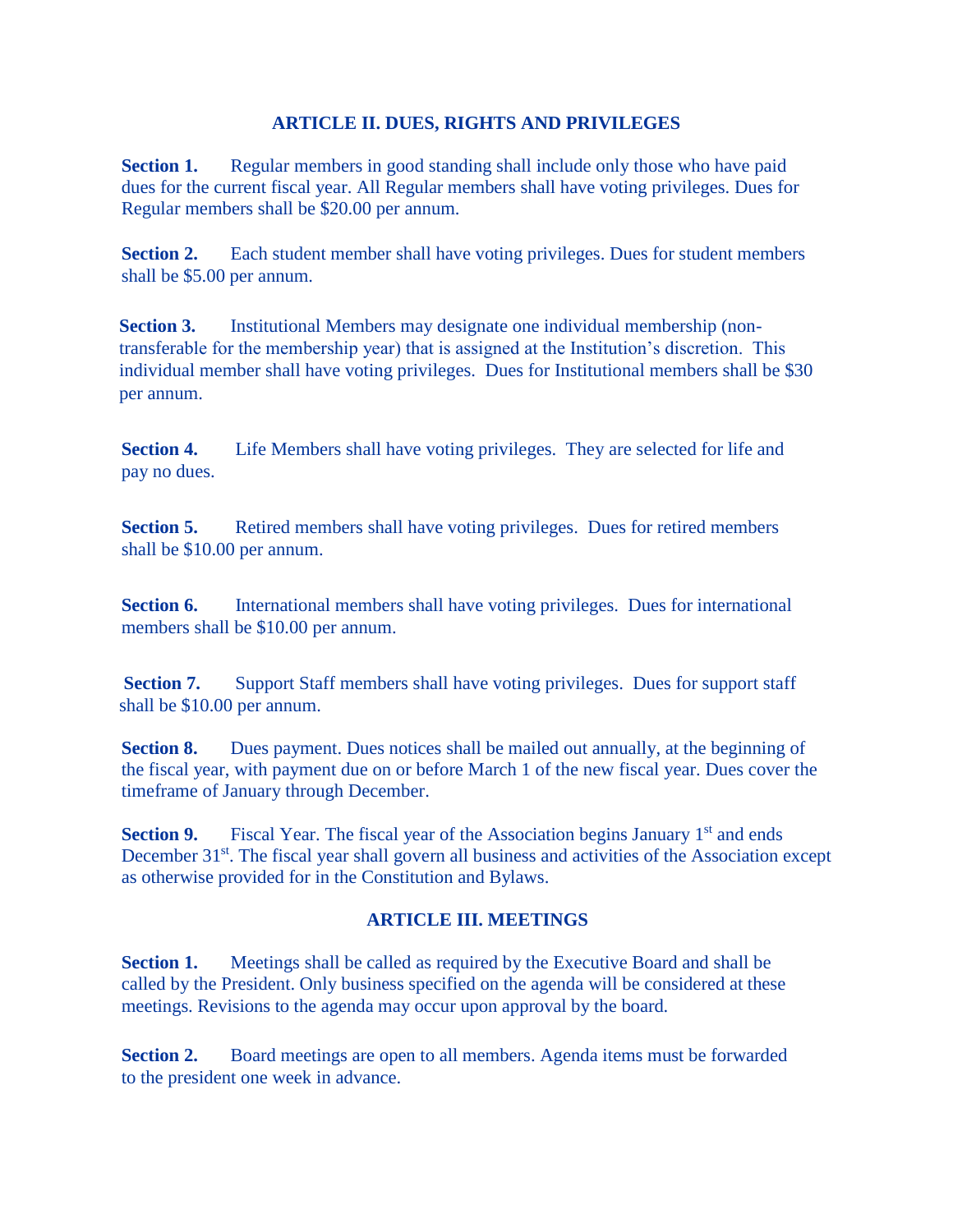### **ARTICLE IV. NOMINATIONS AND ELECTIONS**

**Section 1.** The Executive Board shall appoint a nominating committee, chaired by the Past President, for the purpose of nominating candidates for elective positions designated in the Constitution, Article IV.

**Section 2.** Ballots to elect the officers of the Association shall be distributed to all voting members. The elected candidate of any race shall be the candidate receiving the most votes cast for that office. In the event of a tie, the elected candidate shall be determined by lot. Election results will be announced in the newsletter following the election, as well as at any meeting that may occur in the interim.

 **Section 3.** Elected officers shall assume office in the month of June**.**

# **ARTICLE V. STANDING COMMITTEES, FUNCTIONAL GROUPS & LIAISONS**

**Section 1.** The President shall designate liaisons and the chairperson of each committee annually. Any committee chairperson or member of a committee desiring to establish or change policies or duties of their assigned committee must have the changes or additions approved by the Executive Board. New committee chairpersons of all Standing Committees, as well as special committees appointed by the President, should be selected, if possible, from prior committee members to maintain a continuity of previous and present committee activities. Recommendations for New Standing Committees must be brought before the Executive Board. New Standing Committee approval will then proceed as described in Article X, Section 1 of the BRLA Constitution. Functional groups, including committees and special interest groups, other than Standing Committees, may be created or dissolved without a constitutional amendment or change in Bylaws.

**Section 2.** Standing Committees will consist of:

- 1. Advocacy/Publicity/Social Media
- 2. Constitution/Bylaws
- 3. Continuing Education
- 4. Editorial
- 5. Email List
- 6. Hospitality
- 7. Intellectual Freedom
- 8. Intercultural
- 9. Librarian/Staff Member/Volunteer of the Year
- 10. Membership Directory
- 11. Nominating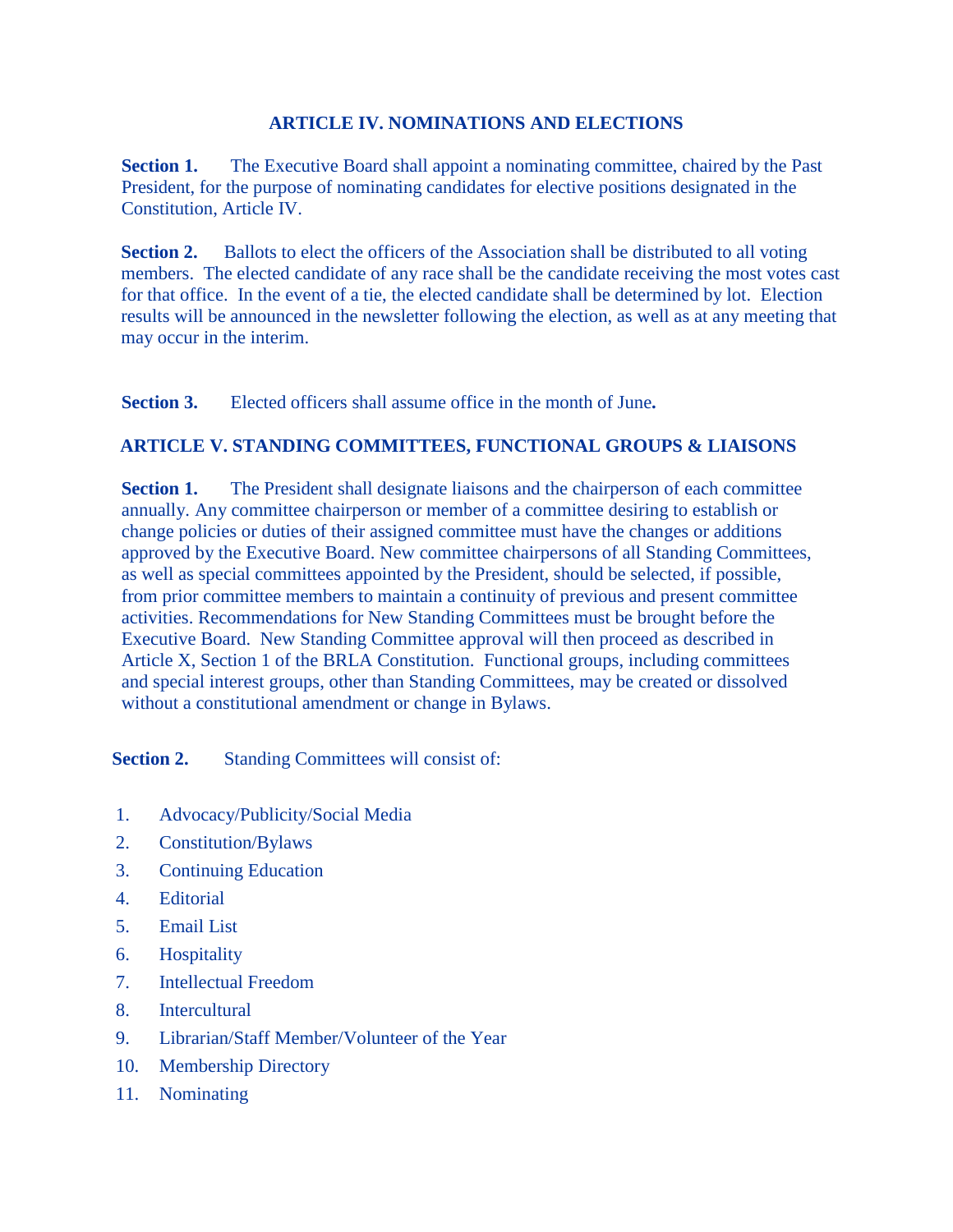- 12. Scholarship
- 13. Southwest Book Awards
- 14. Webmaster

**Section 3.** Statements of Purpose - Standing Committees:

- **1.** The **Advocacy/Publicity/Social Media** Committee works in cooperation with other BRLA committees to prepare press releases on organizational activities. The committee is responsible for the distribution of these releases to local and surrounding media, to professional journals when appropriate, and through social media outlets.
- **2.** The **Constitution/Bylaws** Committee will review and consider amendments to the Constitution and Bylaws of BRLA.
- **3.** The **Continuing Education** Committee makes arrangements for BRLA Executive Board approved seminars, including program and speakers, and coordinates with the Hospitality Committee Chairperson and president-elect, as appropriate.
- **4.** The **Editorial** Committee is charged chiefly with the publication of the BRLA newsletter. Four issues of the newsletter are to be published each year, with the main topic of each issue being upcoming BRLA events.
- **5.** The **Email List** Committee is responsible for maintaining the electronic mailing list used by BRLA.
- **6.** The **Hospitality** Committee coordinates all reception functions for BRLA Executive Board approved events, including making reservations for meeting locations, planning for meals and other refreshments, and coordinating with the Committee chairperson in charge of the meeting/event.
- **7.** The **Intellectual Freedom** Committee will work to educate and support efforts to protect the rights of library users and librarians, as well as, the Library Bill of Rights.
- **8.** The **Intercultural** Committee will promote and advocate cultural awareness and inclusiveness.
- **9.** The **Librarian of the Year/Staff Member of the Year/Volunteer of the Year** Committee is responsible for coordinating and selecting recipients of these annual awards. The committee should represent as many different areas of librarianship as possible. The President will appoint the committee chair.
- **10.** The **Membership Directory** Committee contacts all new members to welcome them to the organization, asks how BRLA may serve them, and if they have an interest to serve on a Standing Committee or special interest group. The committee also assists the chair who is responsible for sending out renewal notices to all members, and compiling the official